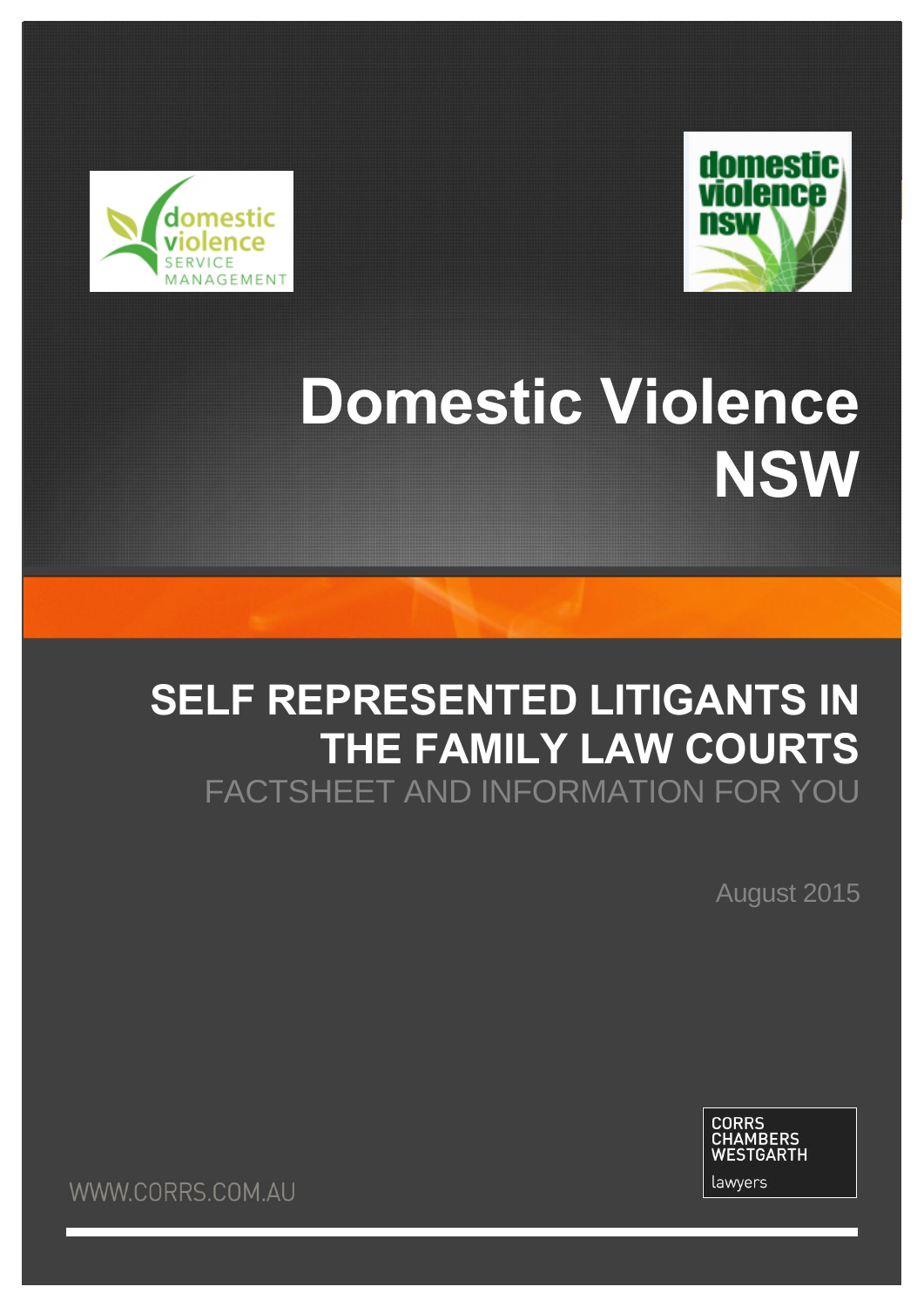## **GOING TO FAMILY COURT**

**The Family Law Courts deal with issues such as divorce, separation, where and with whom children shall live and spend time, and the division of property following the end of a relationship. If you have a problem relating to these issues you may be able to resolve your matter through negotiation or mediation. Alternatively you can go to court either with a lawyer or you can represent yourself.** 

**This factsheet provides general information that may help you identify:** 

- **whether you have a family law issue that can be resolved in the Family Law Courts;**
- **what to expect in court;**
- **court processes;**
- **how to arrange access to court if you have a disability or if you are classified as a person under a legal incapacity; and**
- **where to get further help.**

### **CAN THE FAMILY LAW COURTS HELP ME?**

**The Family Law Courts generally provide you with 3 types of orders: Financial, Parenting and Divorce**

### **FINANCIAL**

The court can make financial orders to divide the assets of you and your ex-partner following the end of your relationship. The court can also make orders that relate to the financial up-keep of you, your ex-partner or your child. The court looks at each party's financial position, what you contributed to the relationship (both financially and otherwise) and your future needs.

**Page 2** 14012381/1



### **PARENTING**

The court can make orders about who your child will live with, who your child can spend time with or communicate with and who is able to make decisions about your child. These are called parenting orders. The court focuses on your child's best interests and this includes your child maintaining a meaningful relationship with both parents, unless there is a risk of harm to the child by doing so.

### **DIVORCE**

The court can grant a divorce if there has been an irretrievable breakdown of the marriage, which is demonstrated by 12 months of separation. If you have been married for less than two years you may have to attend counselling with a family counsellor before the court will grant a divorce. Australia has "no fault divorce". This means that the court does not consider who was at fault in the divorce or during the relationship.

## **THE FAMILY LAW COURT SYSTEM**

The Family Law Court system in NSW is split into two courts, the Family Court of Australia (**Family Court**) and the Federal Circuit Court of Australia (**FCC**).

Most cases will be heard by the FCC, except for more serious cases, which are heard by the Family Court.



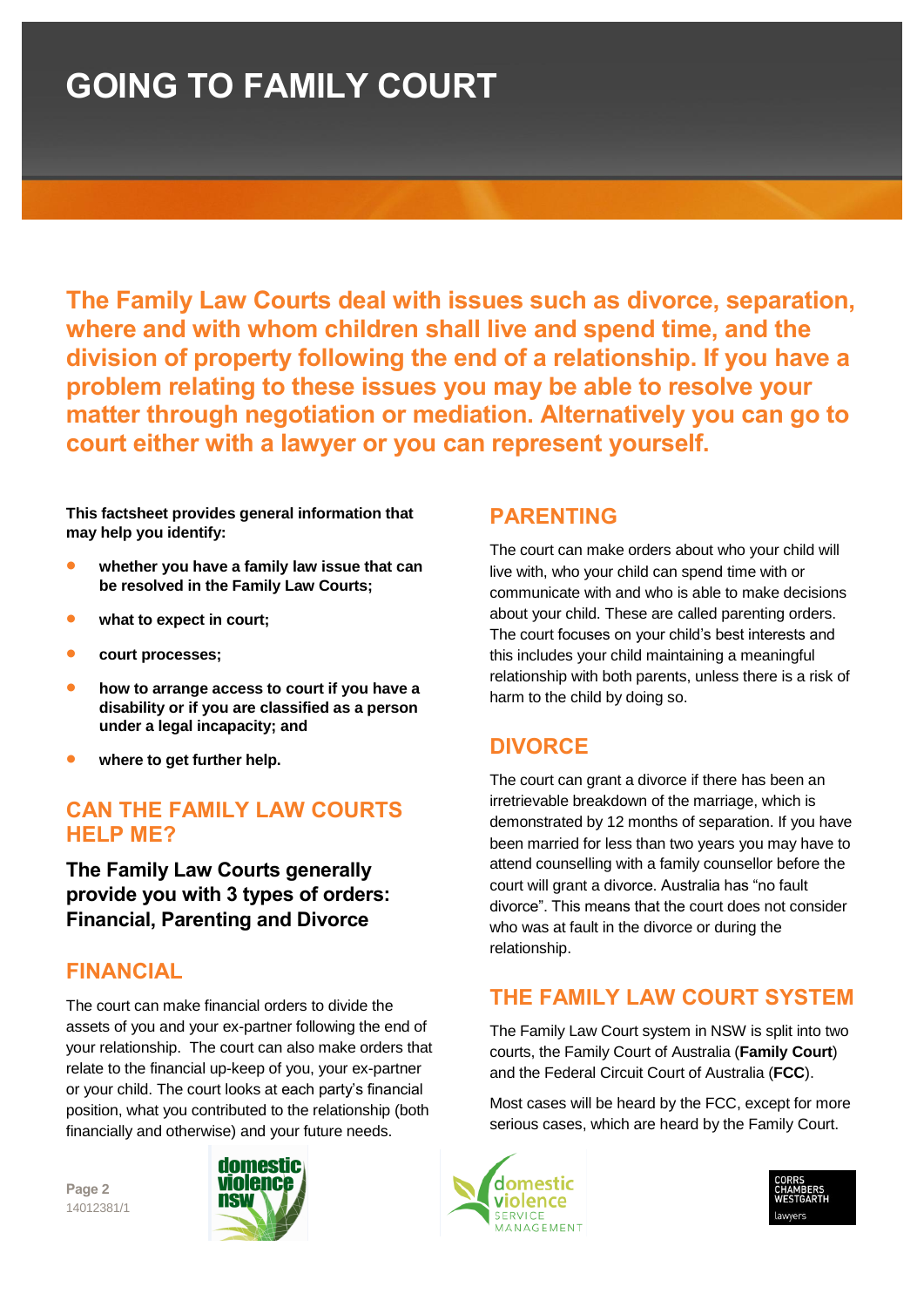## **ABOUT THE FAMILY LAW COURTS**

Matters heard in the FCC have a greater chance of being decided quickly.

The Family Court specifically hears cases relating to:

- 1 Complicated or lengthy parenting and financial matters;
- 2 International Child Abduction;
- 3 International Relocation;
- 4 Special medical procedures (such as gender reassignment and sterilisation);
- 5 Serious allegations of sexual or physical abuse of a child or serious controlling family violence, such as those cases in the Magellan Program. More information on the Magellan Program can be found on the next page;
- 6 Adoption; and
- 7 Marriage annulment.

If your matter fits into one of the categories listed above, you should file your claim in the Family Court rather than the FCC. Filing an application in the wrong court could result in the case being transferred that may cost extra time and money.

You may prefer to seek legal advice before choosing in which court to file your application.

### **WHERE ARE THE FAMILY LAW COURTS?**

### **The Family Law Courts have a number of locations in NSW where cases can be filed or heard.**

**Filing Services:** This means you can file your claim at this location.

**Registrar Services**: This means that a registrar or family consultant may be able to deal with simple

**Page 3** 14012381/1



matters relating to your case at this location.

**Hearing:** This means that a judge will hear your case and make a decision in relation to the orders you are seeking at this location.

| <b>Location</b>                                   | <b>Filing</b><br><b>Services</b> | Registrar<br><b>Services</b> | <b>Hearings</b> |
|---------------------------------------------------|----------------------------------|------------------------------|-----------------|
| <b>Albury (FCC)</b>                               | ☑                                |                              |                 |
| <b>Dubbo (FCC)</b>                                | ☑                                | ☑                            | П               |
| <b>Lismore (FCC)</b>                              | ☑                                | ☑                            | ΙI              |
| <b>Newcastle</b><br>(Family Court<br>and FCC)     | ☑                                | ☑                            | ☑               |
| <b>Parramatta</b><br>(Family Court<br>and FCC)    | ☑                                | ☑                            | ☑               |
| <b>Sydney (Family</b><br><b>Court and</b><br>FCC) | ☑                                | ☑                            | ☑               |
| Wollongong<br>(FCC)                               | - 1                              | ⊠                            | ☑               |
| <b>New England</b><br>(FCC)                       |                                  |                              | ☑               |
| Wauchope<br>(FCC)                                 |                                  |                              | ☑               |
| <b>Coffs Harbour</b><br>(FCC)                     |                                  |                              | ☑               |

There are other locations where matters can be heard depending on the circumstances. For more information about where the court is located, call 1300 352 000.



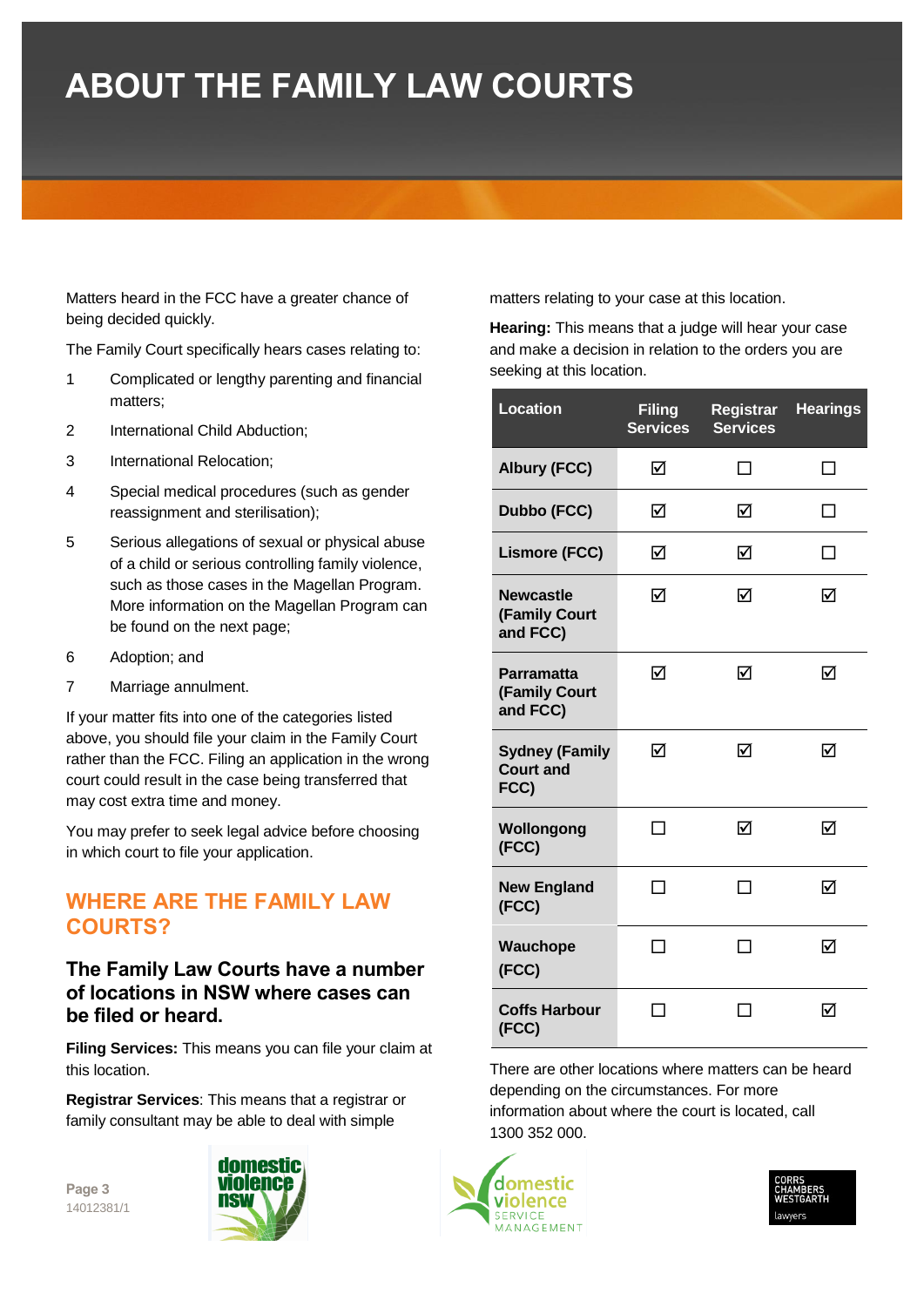## **GOING TO COURT**



### **HOW LONG WILL IT TAKE MY CLAIM TO REACH A FINAL HEARING?**

A court case can take 12-18 months on average, depending on the steps the court will take to prepare your matter for hearing and the complexity of the matter.

If there has been serious physical or sexual abuse to your children, you should inform the Family Law Registry when you file. They can place your case in a separate court list called the Magellan list. The matter may be heard faster in this list due to the seriousness of the case.

Seeking to have your case listed on the Magellan list is a very serious issue. You will have to file extra notices and provide details of your allegations before the court will place your case in the list.

## **IDENTIFY YOUR CLAIM**

Depending on the kind of case you are filing with the court, there are different rules to follow.

If your case is urgent, or there are family violence or fraud allegations, you may be able to avoid some of the steps listed on the next page and file straight away. The Family Law Registries referred to on the previous page can help you find out whether you can file a case without following the procedures below.

**The court will determine what is just and equitable for both parties in financial matters and what is in your children's best interests in parenting matters.** 

It is important that you do not use the court system to harass another person or to seek revenge.

**Page 4** 14012381/1





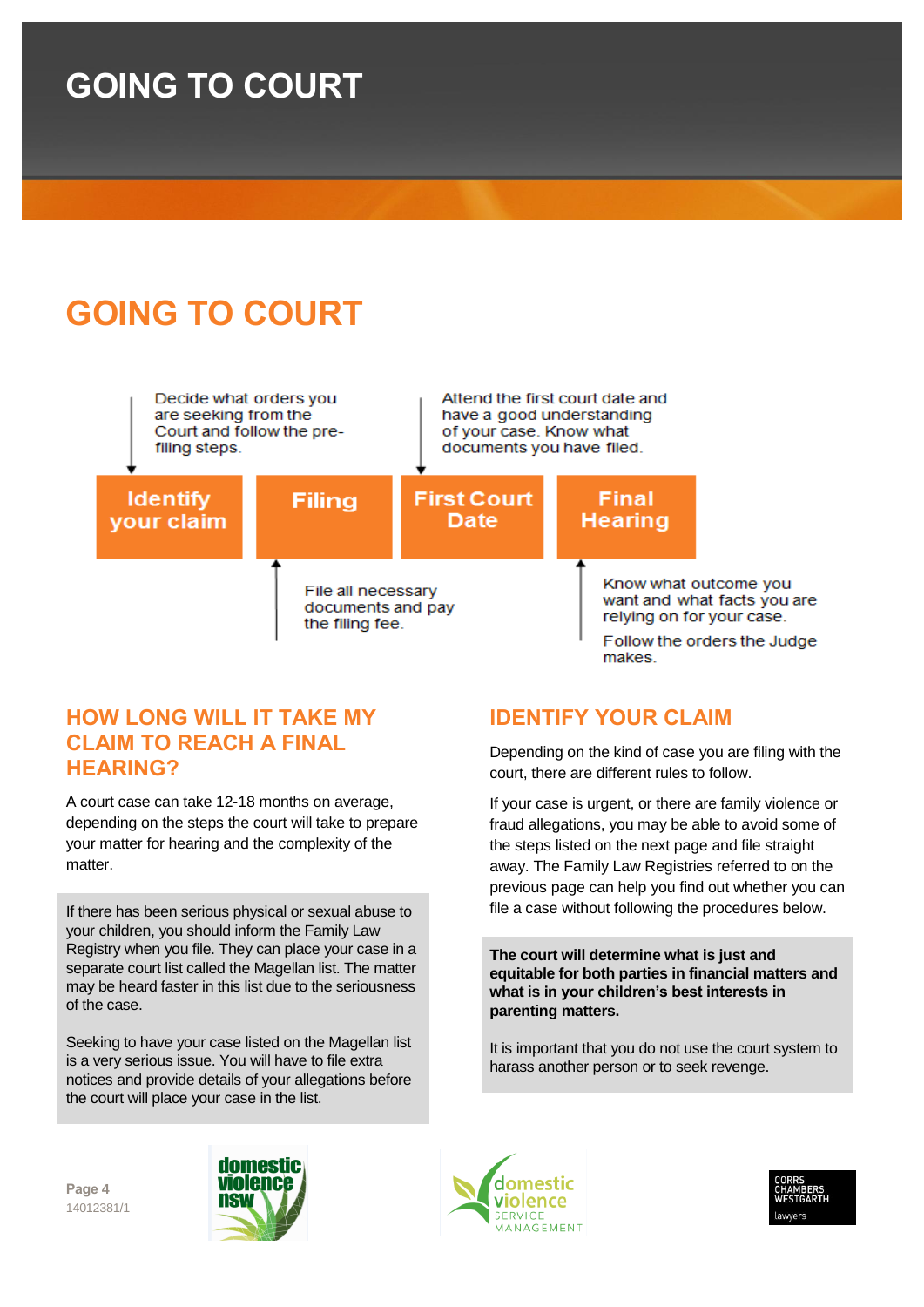## **FINANCIAL ORDERS**

#### **Married couples**

If you are married, you can apply for financial orders. You can also apply for financial orders if you have previously been married, but you must do so within 12 months of your divorce taking effect. If you apply for financial orders after 12 months from your divorce taking effect, you will first need to get the court's permission to apply.

#### **De facto couples**

If you have been in a de facto relationship, you may be able to apply for financial orders. You must apply for financial orders within two years of the breakdown of your relationship. If you apply for financial orders after two years, you first need to get the court's permission to apply.

For further information, please see the Attorney-General's Department factsheet *New De Facto Property Regime: Property division when de facto relationships break down – new Commonwealth law for separated couples* available from [www.familyrelationships.gov.au](http://www.familyrelationships.gov.au/) or 1800 050 321.

#### **How do you apply for financial orders?**

The procedure that you must follow to apply for a financial order will depend on the type of order you want to get and which court is best suited and able to hear your application.

Some applications, such as applications that relate to breaching previous court orders, may require different documents to those we set out below.

For more information about specific applications, please see the brochure *Going to Court – tips for your court hearing* available from [www.familycourt.gov.au](http://www.familycourt.gov.au/) or call 1300 352 000.

#### **Applying for financial orders in the Family Court**

#### *Final orders*

Before applying for final orders, you must make a genuine attempt to resolve the dispute before you apply to the court. The court may ask you to prove that you have taken this step before applying to it.

If you can't resolve the dispute informally, you may then apply to the Family Court for final orders. To do this, you must pay the relevant filing fee and file:

- 1 An Initiating Application (Family Law);
- 2 A Financial Statement; and
- 3 If applicable, photocopies of relevant documents such as your marriage/divorce order and the children's birth certificates.

#### *Temporary orders*

During the course of your application for final orders, you may want to get temporary or interim orders from the court. To do this, you must file:

- 1 An Application in a Case (an Initiating Application (Family Law) should already have been filed); and
- 2 An affidavit in support of your application for temporary orders.

#### *Consent orders*

To apply for consent orders, where no Initiating Application (Family Law) has been filed, you must pay the relevant filing fee and file:

- 1 An Application for Consent Orders;
- 2 The terms of the orders that the parties have agreed to; and
- 3 Enough copies of the orders for all of the parties. These copies must be certified as true copies of the original order.





**Page 5** 14012381/1

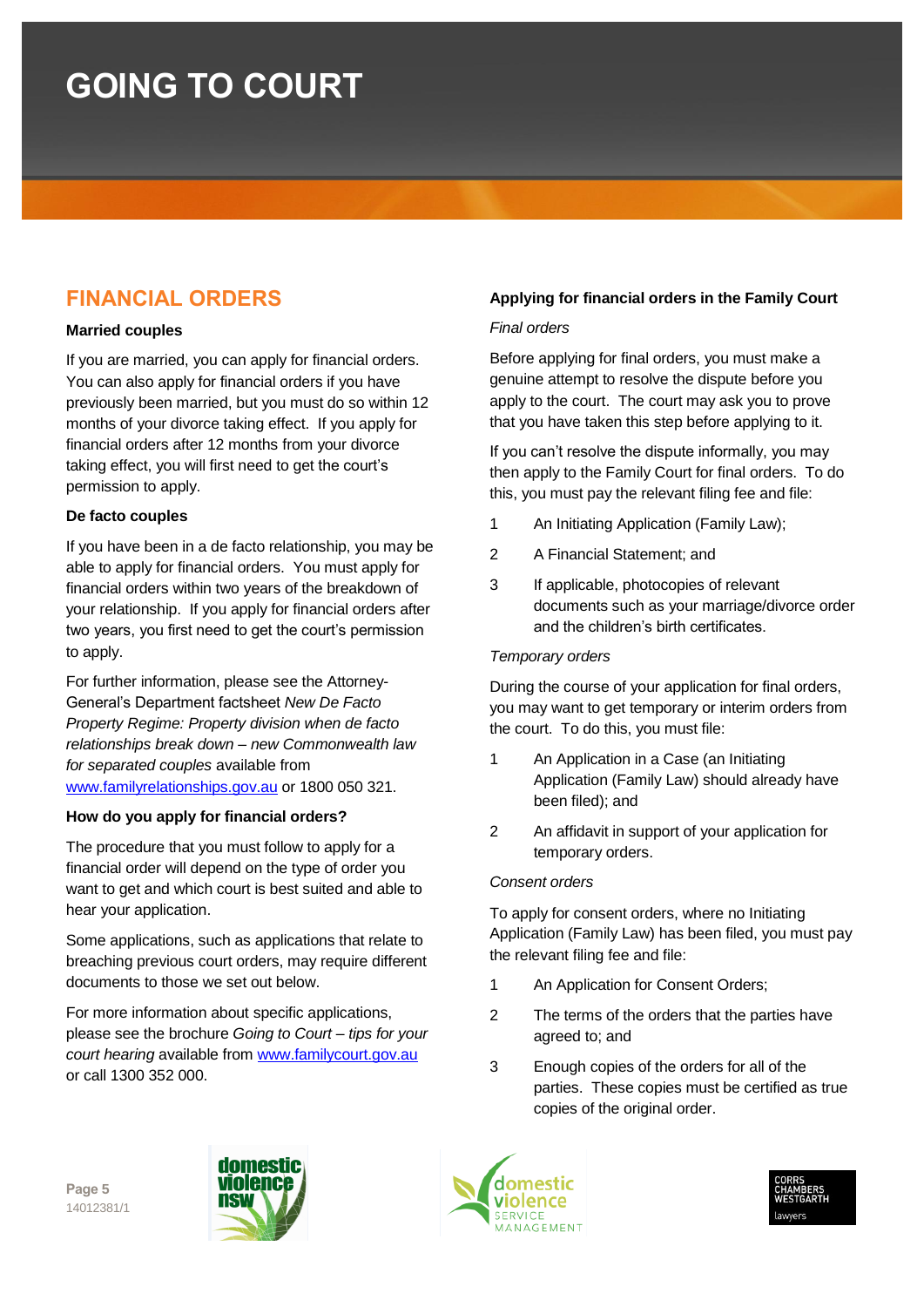There may also be other requirements when you apply for consent orders, so you may want to seek legal advice before applying to the court.

#### **Applying for financial orders in the FCC**

#### *Final orders*

If you want to apply for final orders in the FCC, you must pay the relevant filing fee and file:

- 1 An Initiating Application (Family Law);
- 2 An affidavit in support of your application; and
- 3 A financial statement.

#### *Temporary orders*

During the course of your application for final orders, you may want to get temporary or interim orders from the court. To do this, you must file:

- 1 An Application in a Case (an Initiating Application (Family Law) should already have been filed);
- 2 An affidavit in support of your application for temporary orders; and
- 3 A financial statement.

#### *Consent orders*

If you come to an agreement with the other party about the dispute after filing an application, you can file a consent order in court, which will then be considered by the judge.

### **PARENTING ORDERS**

Any person concerned with the care, welfare and development of a child can applying for parenting orders. This may include the child's parents, grandparents or other relatives.

You can apply for parenting orders at any time.

Before applying for parenting orders from the court, generally, you will be required to try to resolve your dispute informally. This means that you will have to attend a special type of mediation known as Family Dispute Resolution and obtain a certificate from a Registered Family Dispute Resolution Practitioner before applying to court.

Not all cases will require a certificate. For example, you may not need a certificate if you are seeking:

- 1 Temporary orders or orders that deal only with a procedural issue;
- 2 Consent orders; or
- 3 Child support.

In some cases, you may also be able to ask the court not to enforce the requirement for you to obtain a certificate. For example, you may be able to ask the court to do this where the matter is urgent.

For more information about compulsory family dispute resolution or to find a family dispute resolution service provider in your local area, call the Family Relationships Advice Line on 1800 050 321 or visit [www.familyrelationships.gov.au.](http://www.familyrelationships.gov.au/)

The procedure for applying for parenting orders in the Family Court is the same as the procedure for applying for financial orders in the Family Court, except that you don't have to file a financial statement and you have to file a certificate from a Family Dispute Resolution Practitioner (unless the court has said you don't have to file one).

In the same way, the procedure for applying for parenting orders in the FCC is the same as the procedure for applying for financial orders in the FCC except that you don't have to file a financial statement and you have to file a certificate from a Family Dispute Resolution Practitioner (unless the court has said you don't have to file one).





**Page 6** 14012381/1

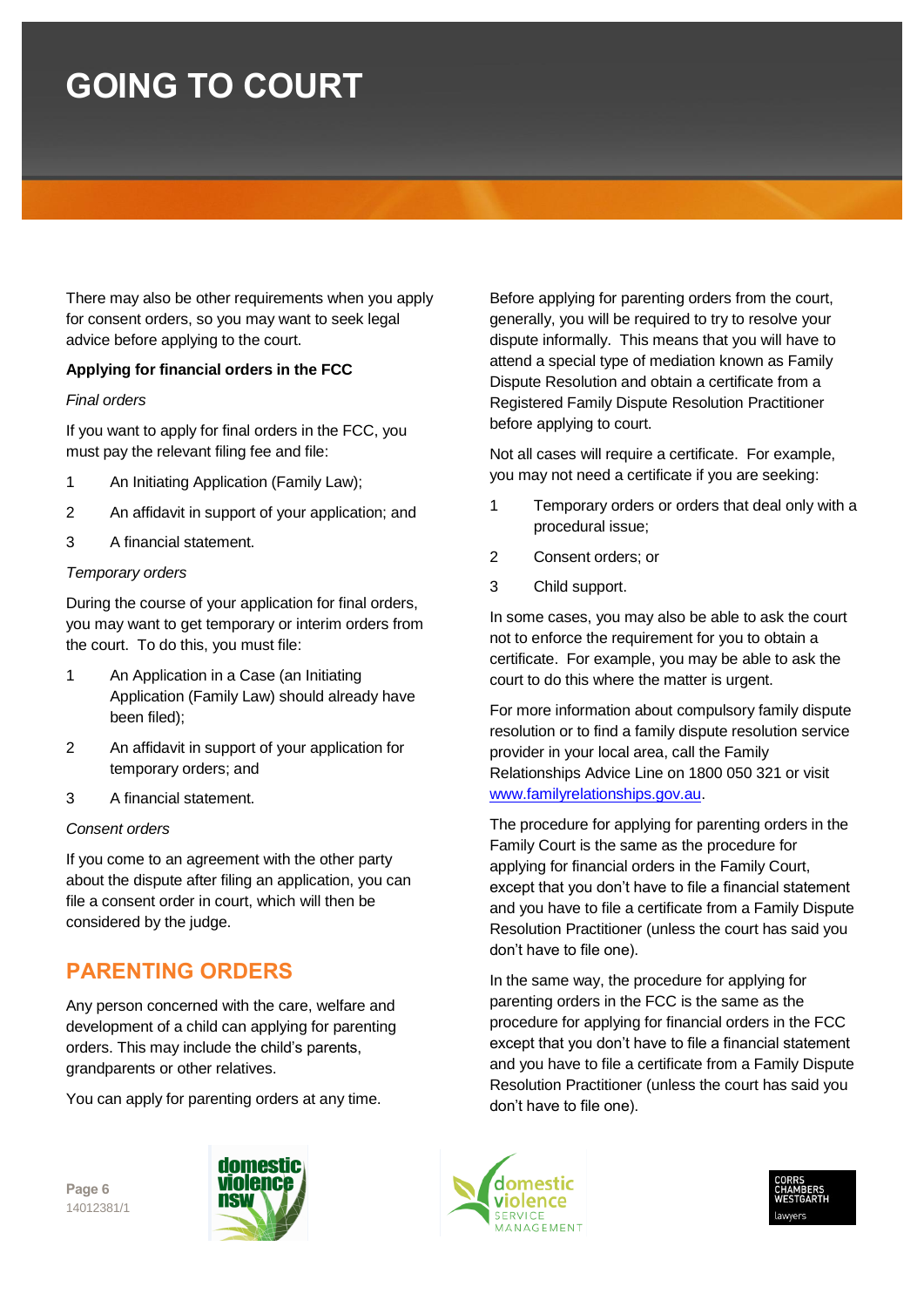## **DIVORCE**

#### **Can I apply for a divorce?**

You can apply for a divorce in Australia if either you or your spouse:

- 1 consider Australia your home and intend on living in Australia indefinitely;
- 2 are an Australian citizen; or
- 3 ordinarily live in Australia and you have lived in Australia for 12 months immediately before you apply for divorce.

You will need to prove to the court that you and your spouse have lived separately and apart for at least 12 months and that there is no reasonable chance of you resuming married life. It is possible to live in the same house but still be separated.

If you have been married for less than two years and want to apply for a divorce, you must either attend counselling to discuss the possibility of getting back together with your spouse or first get the court's permission.

#### **How do I apply for a divorce?**

To apply for a divorce, you must complete an Application for Divorce and file it with the FCC and pay the application fee. You can download an application from [www.familycourt.gov.au,](http://www.familycourt.gov.au/) under the "Forms" section of the website.

If you apply for a divorce together with your spouse, it is a joint application and you and your spouse are joint applicants.

If you apply for a divorce by yourself, you are the applicant and your spouse is the respondent.

You may prepare your own divorce application or ask a lawyer to do it for you. The Application for Divorce Kit has instructions for completing the application and filing it.

### **WHAT IF SOMEONE ELSE HAS STARTED THE CASE FIRST?**

If you have been served with an application filed by someone else and you are named on the application as a respondent, you may still apply for orders. You do so by writing the orders that you want in a document called a response.

Once you have filed a response, you are in the same position as the applicant. You are not necessarily at a disadvantage just because the other party started the case first.

### **FILING**

Most documents can be filed online. The forms and eFiling procedures can be found at [www.comCourts.gov.au.](http://www.comcourts.gov.au/)

Some applications require you to pay a filing fee. Filing fees may vary depending on the matter. For example, a divorce costs \$1200 to file. Sometimes, you may be able to avoid having to pay the filing fee or you may be able to pay a reduced filing fee.

Information about court fees can be found in the fees section at [www.familycourt.gov.au.](http://www.familycourt.gov.au/)

## **FIRST COURT DATE**

When you file your documents, the Court will allocate you your first Court date. You must attend the first Court date. You must also be familiar with all documents you have filed and be prepared to tell the judge what the main issues in dispute are.

If you do not attend the Court hearing, orders may be made in your absence, including an order for your arrest. If you cannot attend in person, you can request to appear by telephone or videolink. You will need to make this request well before the court hearing and explain why you cannot attend in person.

**Page 7** 14012381/1





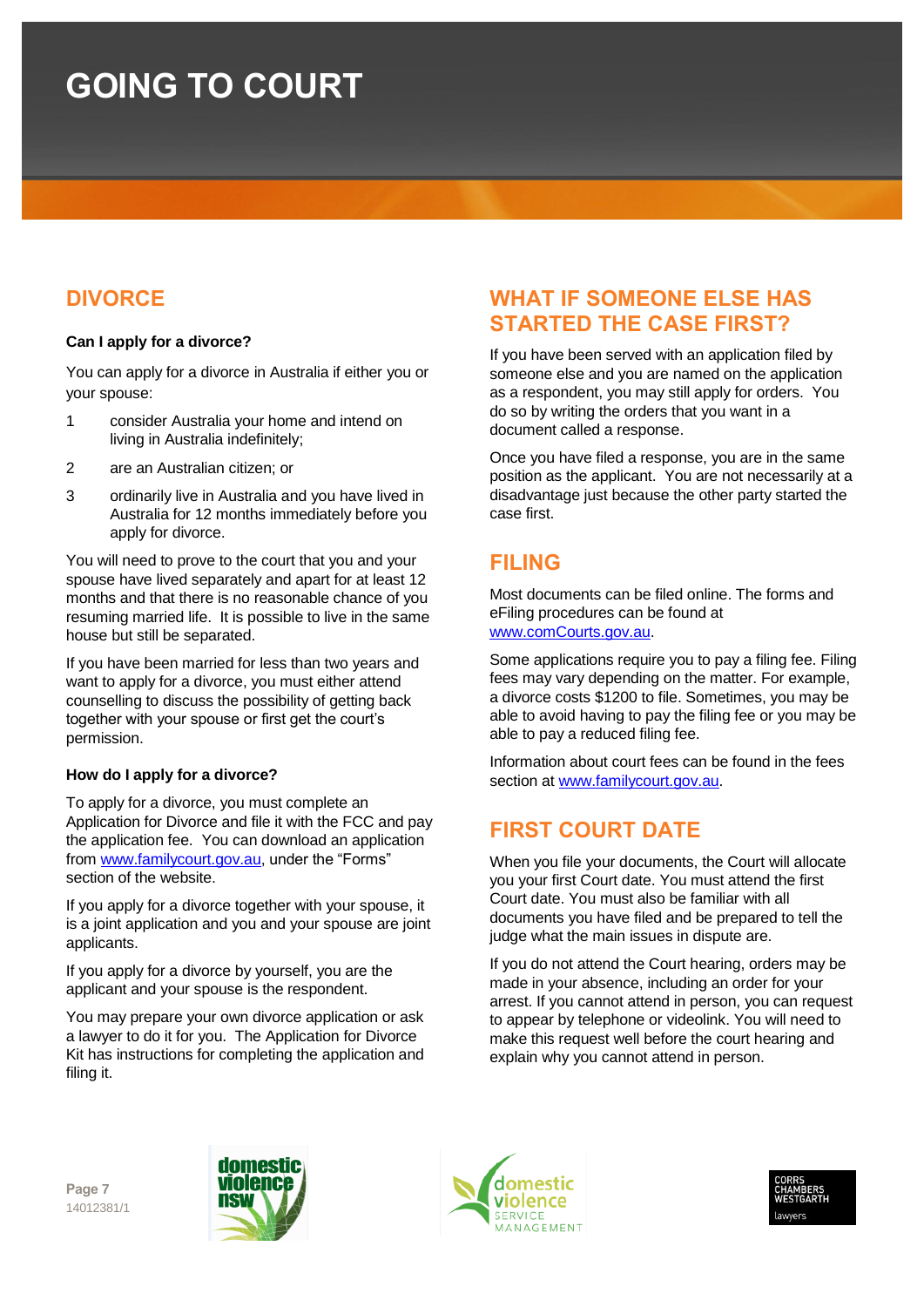At your first court date, the court may do a number of things, including:

- 1 **Giving Directions**: The court may tell you to do certain tasks, like preparing a document by a certain date.
- 2 **Consent Orders**: If you reach an agreement with the other party on the day, you can apply for a Consent Order. The court may give interim (temporary) or final consent.
- 3 **Temporary Decisions**: The court can make temporary decisions about the case that will be in place until the matter is finally determined. The court calls these interim orders.
- 4 **Finalise the application**: The court may deal with any urgent matters at the first court date.
- 5 **Fix a final hearing date**.

## **WHAT TO EXPECT AT COURT**

- 1 The judge controls how the case is to be conducted, what the important issues are and decides what evidence you can bring.
- 2 You are allowed to speak directly to the judge and you do not need a lawyer to speak on your behalf. You should still seek free legal advice (for example, at a Community Legal Centre such as the NSW Women's Legal Service) and try to organise a lawyer to represent you. At some registries, there may be a duty lawyer service that may be able to help you.
- 3 A family consultant can bring evidence to assist the judge. For example, evidence from interviews conducted with you and your former partner.
- 4 If the case involves parenting orders, an Independent Children's Lawyer (**ICL**) may be appointed by the court. They can interview your

children in your absence and provide the judge their opinion on parenting orders and/or provide your child's views to the judge.

- 5 You must provide your evidence in a written document called an affidavit. In court, you can be asked to provide more detail on what you write in your affidavit. Your affidavit must cover all matters you want the court to consider in relation to your claim.
- 6 You may be asked to provide documents to support the claims you make in your affidavit. For example, if you say that your child is enrolled in a certain school, bring a school report or letter of enrolment that confirms this. If there has been family violence and you have filed a police report, this is another document you can bring to support your case. Court staff can confirm what documents you might need to bring. **Make sure you have at least 3 copies of all your documents**.
- 7 Make sure the statements you make are honest and accurate. False or misleading statements in court are illegal, and can have severe penalties. They will also affect your credibility before the court.

## **WHAT TO DO, SAY OR WEAR**

### **There are some basic guidelines you should follow in court.**

- 1 Arrive at least 30 minutes early to give yourself plenty of time to find the right courtroom. If you have trouble finding something at the court, ask court staff.
- 2 You can bring a family member or friend over the age of 18 to support you but this person cannot make comments while your case is heard.





**Page 8** 14012381/1

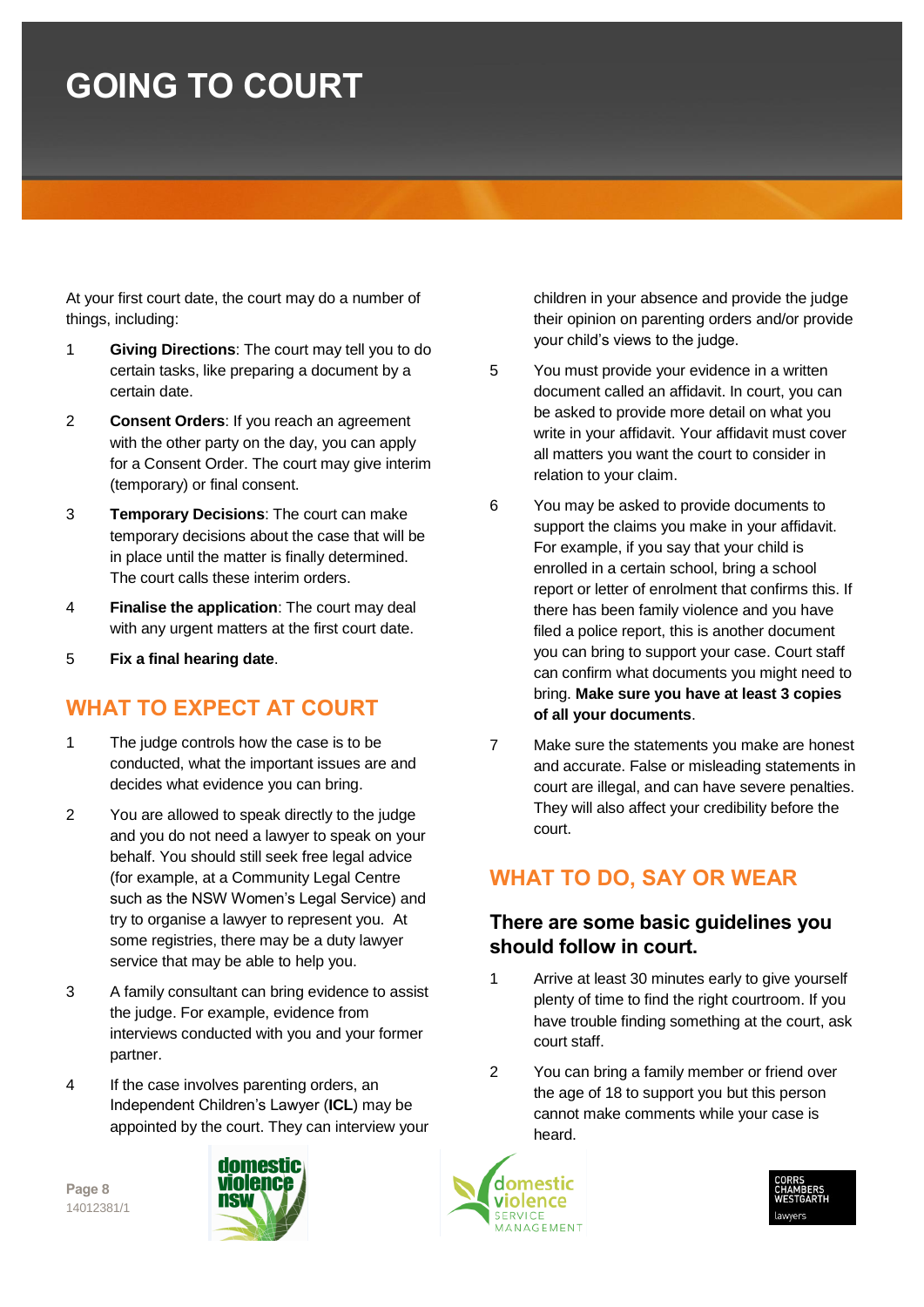- 3 Before you enter the courtroom you must turn off all electronic equipment including your mobile phone, and take off your hat and sunglasses if you have them.
- 4 You cannot bring any food or drink into the courtroom. There will usually be water available if needed.
- 5 Be prepared for your case. Make sure you have all your important documents organised and clearly marked so that you know which documents have been filed with the court. You should also bring a notepad and a pen.
- 6 The court is a formal place, so if possible, you should dress appropriately.
- 7 The court is not an appropriate place to bring children. Unless your child needs to attend court to speak to a family consultant, Registrar or judge, please make alternative arrangements for your child's care.
- 8 When entering and exiting the courtroom, you must bow in the direction of the judicial officer. They usually sit in an elevated chair facing the entire courtroom. Give your name to court staff, tell them that you are representing yourself in your case and ask them where you should sit.
- 9 Sometimes, courts have a number of cases heard on the same day. You may have to wait for your case to be called. You should remain quiet while waiting for your case. When your case is called, stand and wait for a member of the court to direct you to the front.
- 10 Each time court begins or adjourns, you must stand up. Court staff will announce this for you.
- 11 The person hearing your case will either be a judge or a Registrar. Court staff can tell you who is hearing your case. You should address a judge as "Your Honour" and a Registrar as "registrar".

### **STRATEGIES AND PRACTICAL TIPS FOR COURT**

There are a number of strategies that a selfrepresented litigant can follow to avoid being constantly called back to court, including:

- Make sure you attend any court dates and take notes of what you are told to do;
- Follow any court orders made;
- Do not ignore correspondence and/or court documents received;
- Pay any fees required or costs ordered by the court;
- Use the available dispute resolution services which are available as a first point of call; and
- Meet any court-imposed deadlines.

In some cases, the Family Law Registry may be able to assist you with queries. If you continue to have difficulties, seek legal advice.

### **ARE MY CHILDREN INVOLVED IN PARENTAL CASES?**

Often an ICL can be appointed by the court to speak to your child about what the child would like to happen in relation to a parenting dispute, including who they live with and how much time they might spend with a parent. The ICL can then provide the child's views to the court and make submissions to the court about what the ICL feels is in the best interests of the child, including suggesting orders about who a child lives with and how much time a child spends with a parent. The ICL may also provide a view on whether your child has been pressured to speak in a certain way. If you decide to lodge a parenting application, you should focus on telling the court what you think is most appropriate for yourself and your children.





**Page 9** 14012381/1

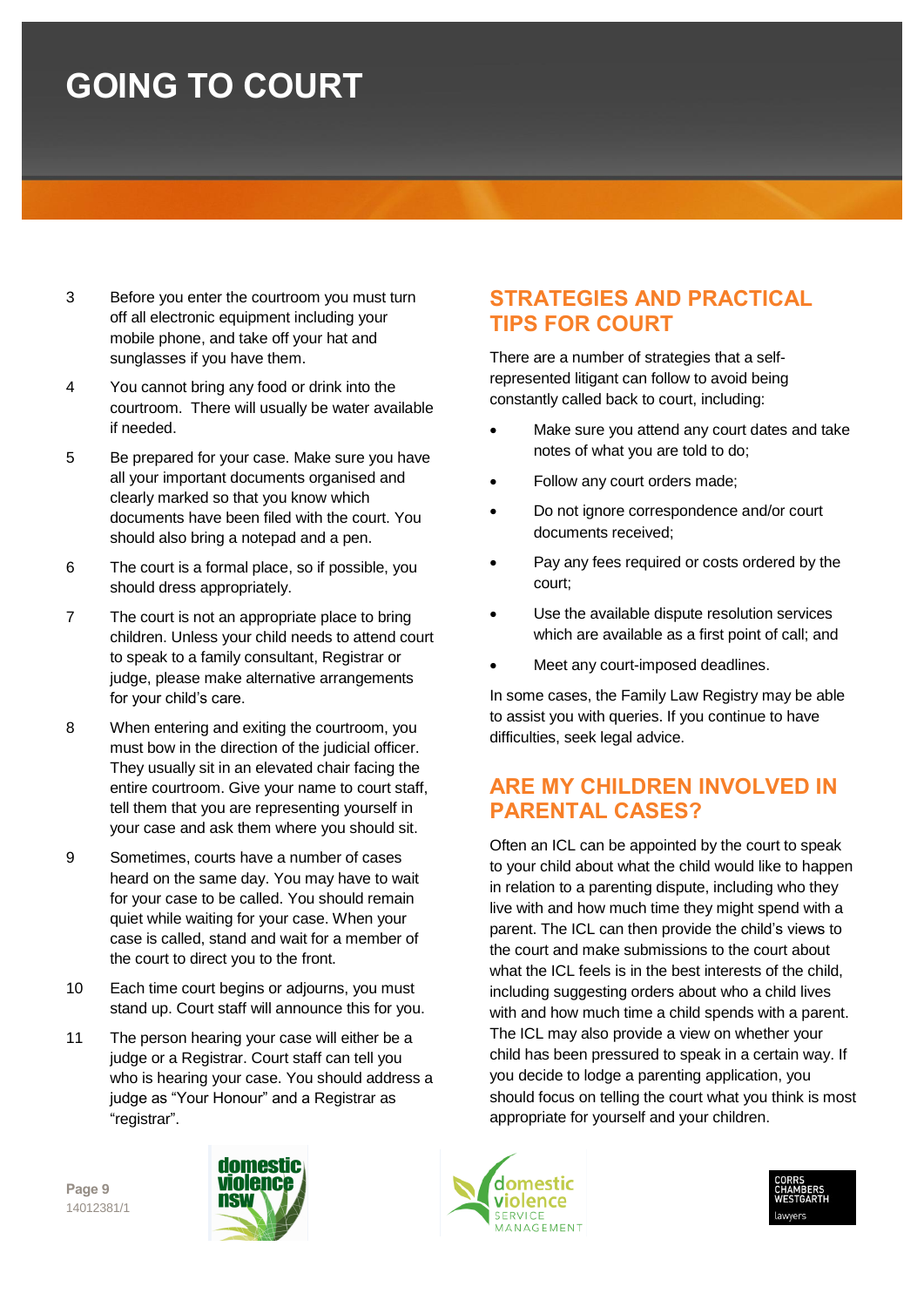## **SAFETY IN COURT**

If you feel unsafe about visiting court, the Client Service Officer can make arrangements to allow you to participate in the court proceedings safely. There are often safe rooms where you can wait for your case and the court may organise separate entry / exit points or have the appointment via video link. You must call 1300 352 000 before your court date in order to have these arrangements made.

If there is a family violence order (or if anyone, including you, has applied for one) involving yourself or your children, you must tell the court about this. It is illegal not to tell the court about these orders.

## **PUBLIC ACCESS TO COURT**

Courts in Australia are usually open for the public to watch, however the Family Law Courts have rules that prevent names, pictures or reports of the court proceedings being published by third parties. Your case file is also restricted from inspection by people who do not have an interest in the case (for example, the general public). The court can also order that the hearing of your case is closed to the public, which means that nobody except parties to the case may be present during the hearing.

If a case goes to trial the decision made by the judge may be published, however all names and facts that identify a party, such as your job and the suburb you live in, will be changed. This protects your privacy.

## **ASSISTANCE FROM THE JUDGE**

In *some* cases, a judge *might* offer you assistance as a self-represented litigant. There is no guarantee that a judge will assist you. We set out below some of the

ways that a judge might assist you in court. If you feel like you need assistance while at court, please let the judge know.

- As far as possible, a judge should make sure that the procedure the parties have to follow in a dispute is fair and that everyone gets a fair trial;
- A judge might give you some information about the procedure that the hearing will follow and any other procedures relevant to your dispute, for example, what order witnesses will be heard from;
- A judge might help you question witnesses, by, for example, asking the witness for their name, address and occupation;
- If another party asks the court to change the normal procedure in a hearing, if appropriate, a judge might explain to you what this change means and whether you should think about opposing the change;
- A judge might provide you with general advice about whether parts of the other party's evidence should not be taken into account by the court;
- A judge might ask you questions about your submissions to clarify them; and/or
- If appropriate, a judge might explain to you what the law says about your dispute, identify arguments that haven't been made in court but which should have been made, suggest procedural steps and clarify the orders you would like to obtain.

**Page 10** 14012381/1





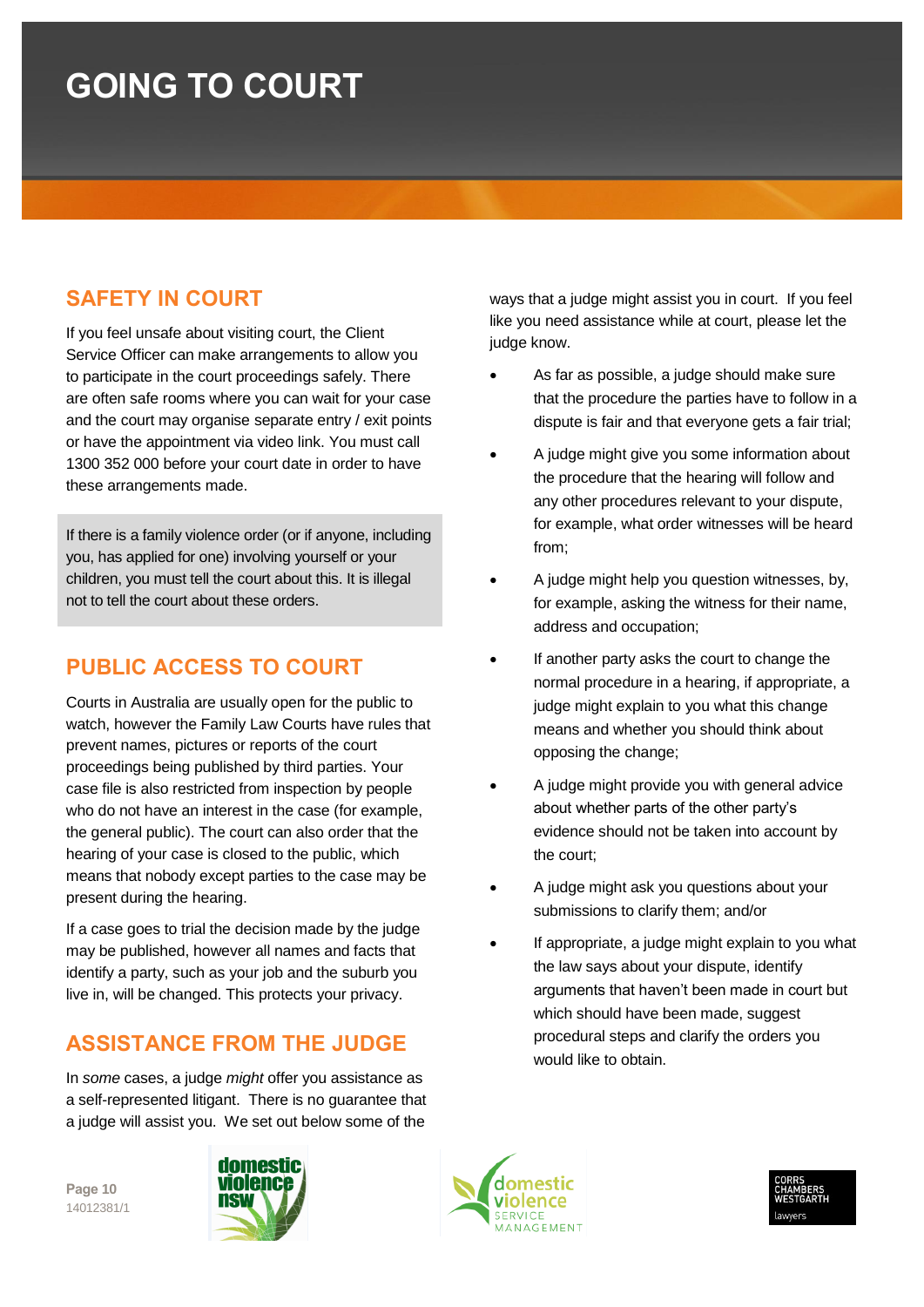## **FINAL HEARING**

The final hearing can extend over a number of days depending on the facts of the case. The hearing is conducted in the following manner:

- 1 **Applicant Evidence:** If you applied for the Parenting, Financial or Divorce Order, you are the applicant. This is the stage where you outline your case. At the hearing you:
	- Call witnesses to support your case (except children).
	- The respondent may then ask you or any witness you have called questions about the evidence that has been filed in that party's affidavit or ask questions that are relevant to the dispute. This is called cross-examination.
	- At the end of the hearing, you may make submissions to the court about what orders the court should make. Make sure you only discuss the matters that are set out in your affidavit or that are raised in cross-examination.
- 2 **Respondent Evidence**: If another party applied for a Parenting, Financial or Divorce Order involving you, you are the respondent. After the applicant has called its evidence, you are able to outline your case. The procedure before the court is the same as that for the applicant, which has been set out above.

#### 3 **Other evidence**

- **ICL:** If there is an independent children's lawyer, they may present evidence to the court and cross-examine you or your witnesses.
- **Expert Report:** If there is a family consultant or other expert involved in the





pre-trial procedures or during the case, they may have prepared a report on the case. You will have the opportunity to read the report and question the expert on what they wrote.

- 4 **Closing address:** Both parties may make any **final** comments supporting their case.
- 5 **Judgment:** The judge may make orders and give reasons for the decision. Often, the judge may reserve their decision to another day, so they can consider the case more carefully. The court will tell you the date the judgment is going to be delivered so you can attend and get a copy of the decision. The decision will include the orders made and the reasons for the orders.
- 6 **After the judgment**: If you are unhappy with your outcome and you want to appeal the decision, **you** should seek specialist legal advice. There is a strict time limit for filing an appeal. You must comply with the original orders until the appeal is completed.



**Page 11** 14012381/1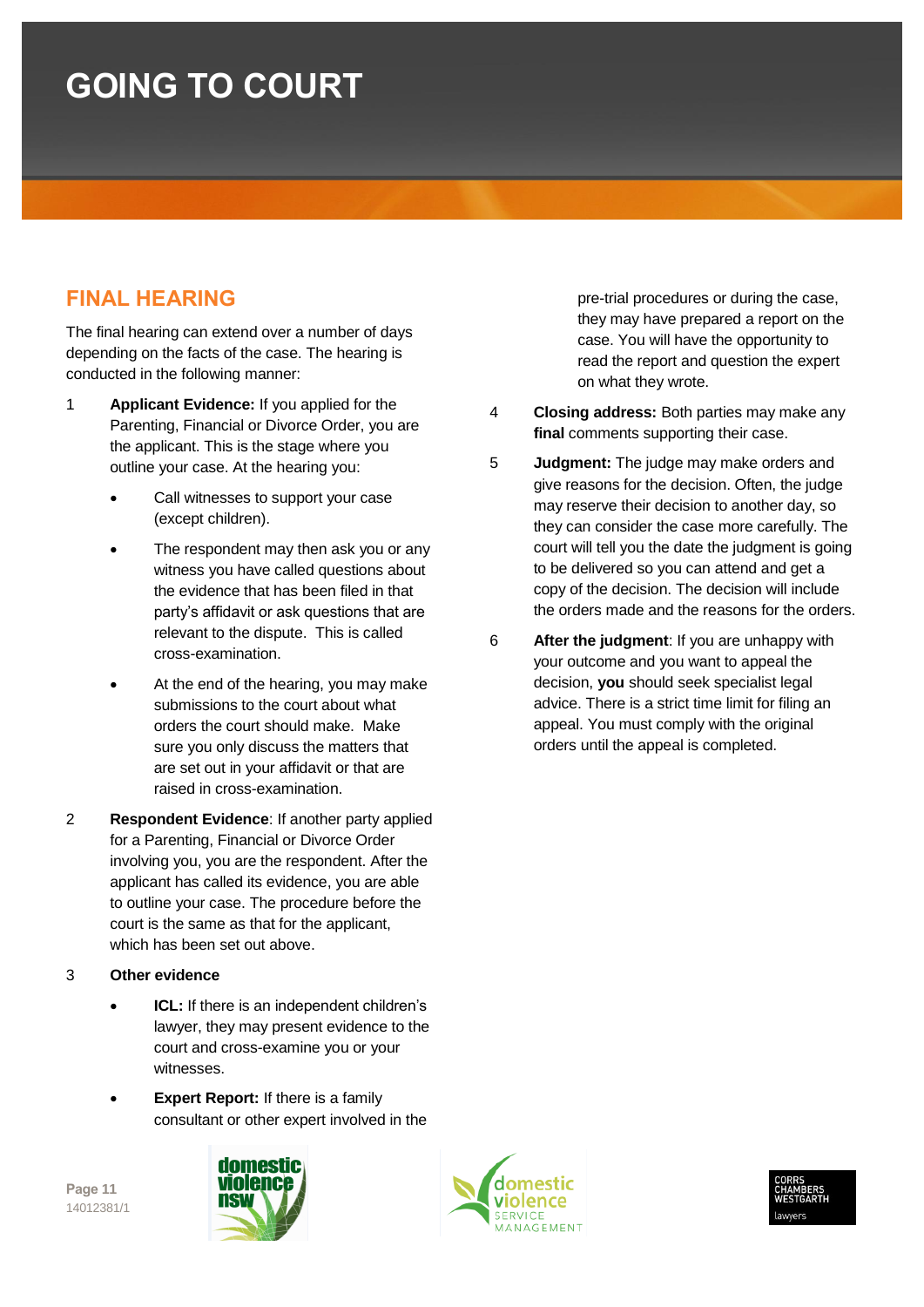## **ACCESS AND ASSISTANCE**

## **WHERE TO GET FURTHER HELP**

Going through the courts can be a difficult and traumatising experience for victims of domestic violence as well as children who have experienced or witnessed domestic violence.

There is support available for victims and survivors of domestic violence. Below are some organisations you can get in touch with that may be able to help.

### **SUPPORT AND COUNSELLING**

If you have experienced domestic violence, there are qualified and experienced counsellors available who can provide information and refer you to support services that can help.

**1800 Respect:** available 24-7, Call 1800 737 732. For more information visit

[https://www.1800respect.org.au/.](https://www.1800respect.org.au/)

**Domestic Violence Line:** available 24-7, call 1800 656 463, or visit

[http://www.community.nsw.gov.au/docs\\_menu/parents](http://www.community.nsw.gov.au/docs_menu/parents_carers_and_families/domestic_and_family_violence/dv_line.html%20for%20more%20information) [\\_carers\\_and\\_families/domestic\\_and\\_family\\_violence/](http://www.community.nsw.gov.au/docs_menu/parents_carers_and_families/domestic_and_family_violence/dv_line.html%20for%20more%20information) dv\_line.html [for more information.](http://www.community.nsw.gov.au/docs_menu/parents_carers_and_families/domestic_and_family_violence/dv_line.html%20for%20more%20information)

**Victims' Services:** free counselling and financial assistance may be available to victims of domestic violence from Victims Services, a department of the NSW Government. In the most extreme cases, a recognition payment of up to \$10,000 may be awarded to the victim.

You will need to make an application for counselling, financial assistance or a recognition payment. You can call the Victims Access Line on 1800 633 063 (8am to 6pm, Monday to Friday) for confidential support, referrals and assistance in making an application. For

**Page 12** 14012381/1



more information visit [http://www.victimsservices.justice.nsw.gov.au/.](http://www.victimsservices.justice.nsw.gov.au/)

**Women's Domestic Violence Court Advocacy Program:** the Women's Domestic Violence Court Advocacy Program (**WDVCAP**) assists women and children experiencing domestic violence to obtain legal protection through applications for Apprehended Domestic Violence Orders (**ADVOs**).

WDVCAP can also help with other needs including accessing support services (for example financial assistance and advice, housing, counselling and family law issues). For more information visit [http://www.legalaid.nsw.gov.au/what-we](http://www.legalaid.nsw.gov.au/what-we-do/community-partnerships/womens-domestic-violence-court-advocacy-program)[do/community-partnerships/womens-domestic](http://www.legalaid.nsw.gov.au/what-we-do/community-partnerships/womens-domestic-violence-court-advocacy-program)[violence-court-advocacy-program.](http://www.legalaid.nsw.gov.au/what-we-do/community-partnerships/womens-domestic-violence-court-advocacy-program)

## **LEGAL SUPPORT**

You can seek legal advice from a Legal Aid office, Community Legal Centre or private law firm. Court staff can help you with questions about court forms and the court process, but they cannot give you legal advice.

**Domestic Violence Legal Advice Line:** Free confidential legal information, advice and referrals are available for women, with a focus on domestic violence and ADVOs. Available at certain times on Mondays, Tuesdays, Thursdays and Fridays on (02) 8745 6999 and 1800 810 784. This is run by the Women's Legal Service NSW. For more information visit [http://www.wlsnsw.org.au.](http://www.wlsnsw.org.au/)

**Legal Aid** may provide free legal sessions on family law. The sessions focus on basic legal matters, rather than complex legal issues or matters. Legal Aid may



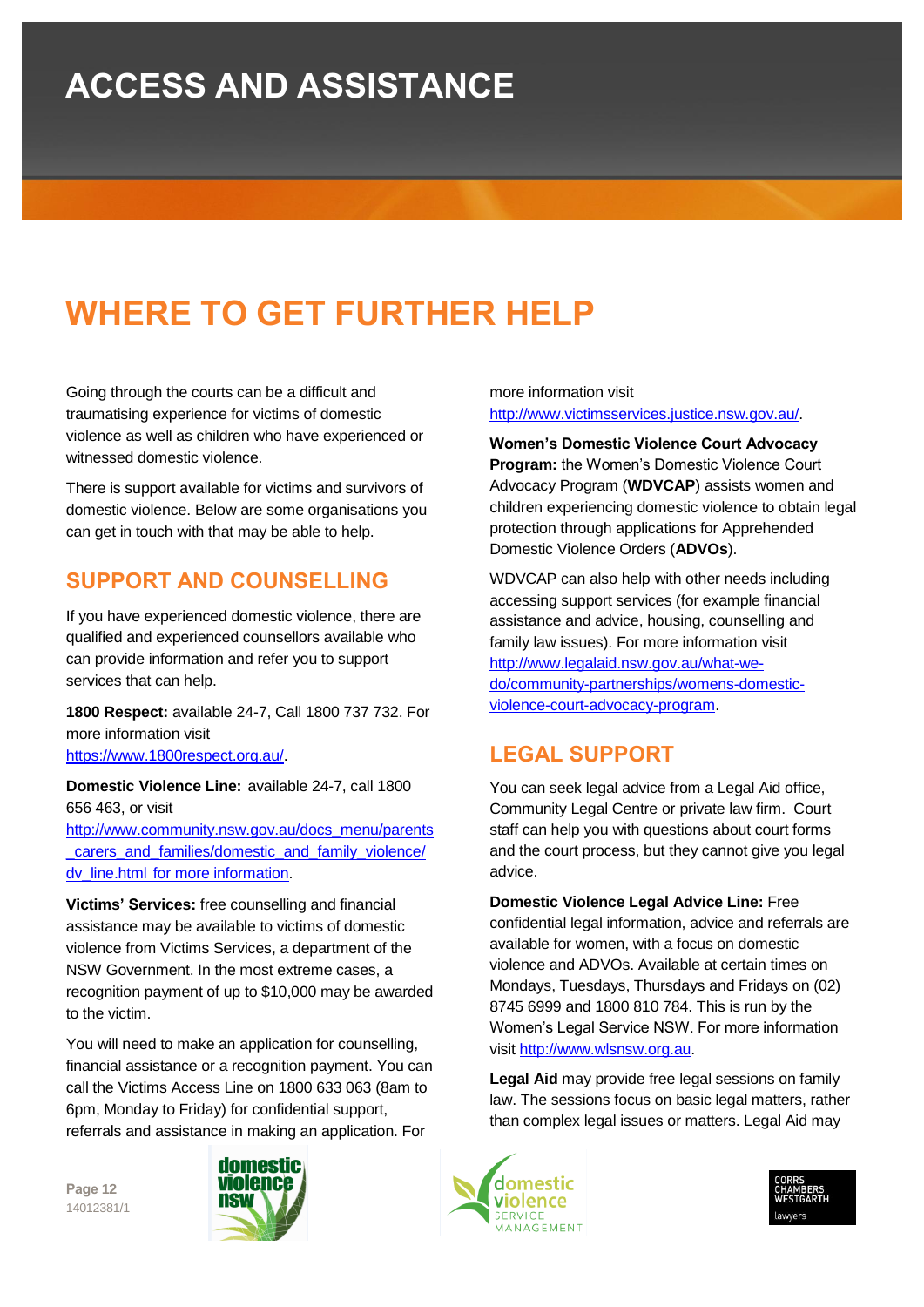## **ACCESS AND ASSISTANCE**

also advise whether you might be eligible for further assistance or a grant for a lawyer to represent you in your case. If you apply for a grant after receiving legal advice, Legal Aid may cover most of the costs during the case and may cover some of the costs at the end of the case. To find out more, call LawAccess: 1300 888 529 (9am to 5pm, Monday to Friday excluding public holidays).

**LawAssist** - The LawAssist website is designed to help people who are dealing with legal problems in New South Wales, without a lawyer. LawAssist provides helpful information on specific areas of law and the legal process. The resources available at LawAssist include step by step guides; instructions for filling in forms and sample forms; checklists; frequently asked questions; case studies; information about fees and legal costs; and options for dealing with your legal problem without going to court. To find more information, visit the website:

<http://www.lawassist.lawaccess.nsw.gov.au/> or call LawAccess: 1300 888 529 (9am to 5pm, Monday to Friday excluding public holidays).

**Community Legal Centres:** Community Legal Centres (**CLCs**) may be able to provide you with free advice on basic matters and refer you to a lawyer. There are 40 community legal centres in NSW, some of which provide specialised help for persons experiencing family violence. For more information, visit [www.clcnsw.org.au](http://www.clcnsw.org.au/) or [http://www.wlsnsw.org.au.](http://www.wlsnsw.org.au/)

**Parentline:** Parentline provides free phone advice and counselling for parents of children under 18 in NSW. They may refer you to a Family and Community Centre near you or other support services that can assist you. Call 1300 1300 52 on Monday - Friday between 9:00 am and 9:00pm and on Saturday - Sunday between 4:00pm and 9:00pm.

**Law Society Solicitor Referral Service:** The Law Society of NSW can provide assistance by referring you to a lawyer who may be able to assist you. They

**Page 13** 14012381/1



can also locate lawyers who are female or are fluent in languages other than English. While the referral service is free, the lawyers may charge for their services. For more information, call (02) 9926 0300 or visit [www.lawsociety.com.au](http://www.lawsociety.com.au/) and click "Finding a Solicitor".

### **FINANCIAL SUPPORT**

Court can be quite expensive. LegalAid can reduce the cost of going to court and provide some free assistance. In addition, if you have been granted LegalAid, are receiving youth allowance, are the primary holder of a Commonwealth health concession card or are under 18, you can apply for an exemption from court fees, which means you will not have to pay. These exemptions run for the entire period of your court case.

If paying a fee would cause you financial hardship, you can apply to have the fee reduced or exempted. These exemptions must be sought every time you have to pay any court fees. For forms and more information, call 1300 352 000 or visit [http://www.familylawCourts.gov.au/wps/wcm/connect/](http://www.familylawcourts.gov.au/wps/wcm/connect/FLC/Home/Fees/Guidelines+for+fee+reduction+and+refund+forms/) [FLC/Home/Fees/Guidelines+for+fee+reduction+and+r](http://www.familylawcourts.gov.au/wps/wcm/connect/FLC/Home/Fees/Guidelines+for+fee+reduction+and+refund+forms/) [efund+forms/](http://www.familylawcourts.gov.au/wps/wcm/connect/FLC/Home/Fees/Guidelines+for+fee+reduction+and+refund+forms/)

### **LEGAL INCAPACITY AND THE COURT**

If you are under 18 years of age, or have a physical or mental disability such that you are unable to communicate or make decisions about things that affect your daily life, you may be legally defined as a person under a "legal incapacity". There is a specific legal test for capacity.

If a person is found to be under a legal incapacity, he/ she must appoint a tutor, otherwise he /she cannot commence or take part in proceedings.